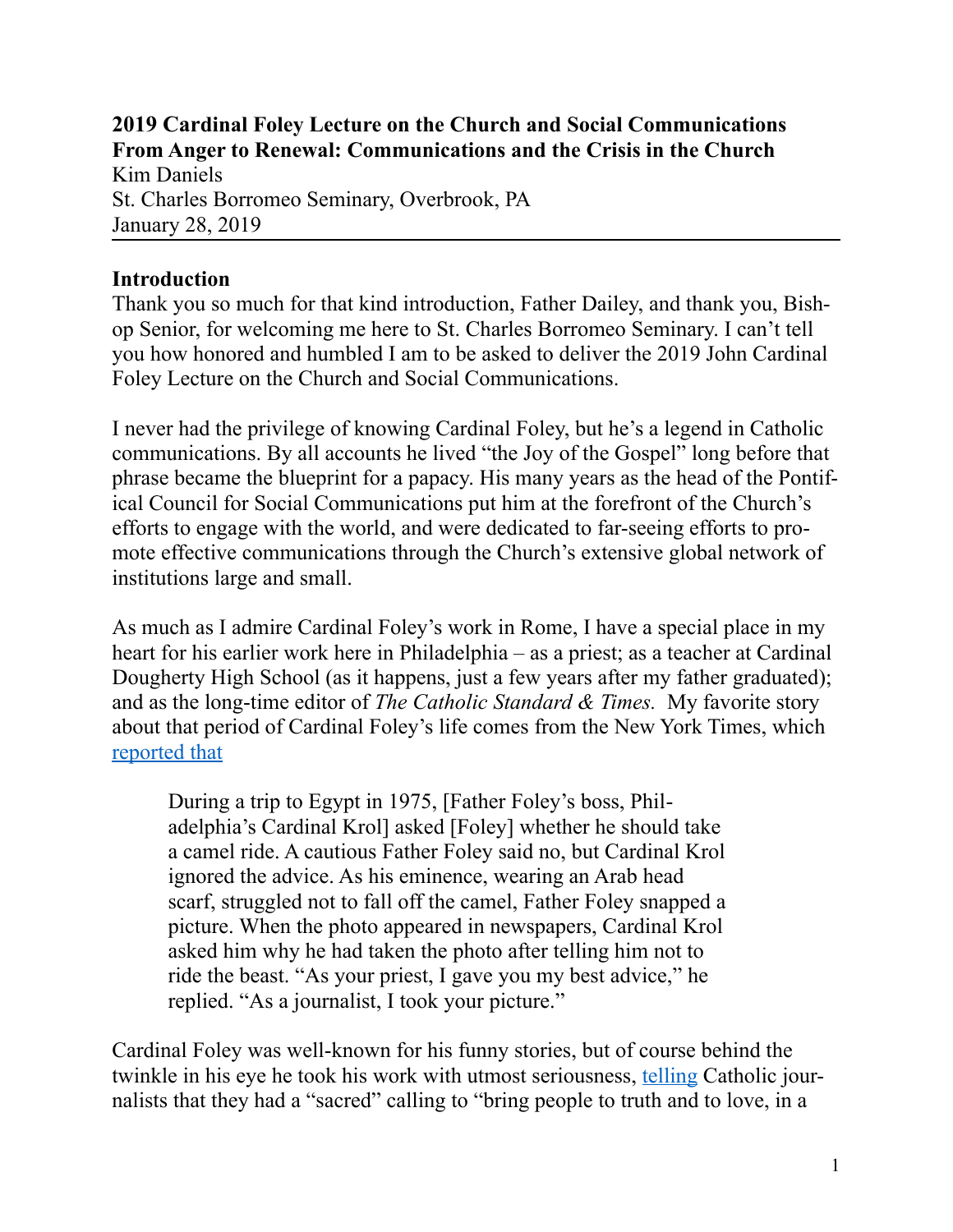society that needs both."

\*\*\*\*\*\*\*\*

It's hard to think of a subject more serious, and more in need of greater truth and authentic love, than the one we're here to discuss tonight: the clerical sexual abuse crisis, a source of anger and anguish among American Catholics for decades now, and a source of rekindled and intensified anger and anguish this past year. From a communications perspective, it's hard to think of anything more challenging than shaping a response to this crisis in a way that helps move us forward together from anger and anguish towards justice, reform, renewal, and with God's grace, healing.

Over these past months many have been tempted to stay angry, and with good reason. Every week another shoe seems to drop: we hear of another person – a fleshand-blood person, someone's son, someone's brother, someone's friend – who has suffered abuse at the hands of a priest. We hear another story of cover-up or malfeasance or failure of leadership on the part of a bishop. We hear more talk from everyone, but see little action from anyone.

All of this has led to what Pope Francis [calls](http://www.usccb.org/about/leadership/holy-see/francis/upload/francis-lettera-washington-traduzione-inglese-20190103.pdf) a "crisis of credibility." As he says in his [letter to the U.S. bishops](http://www.usccb.org/about/leadership/holy-see/francis/upload/francis-lettera-washington-traduzione-inglese-20190103.pdf),

The Church's credibility has been seriously undercut and diminished by these sins and crimes, but even more by the efforts made to deny or conceal them. This has led to a growing sense of uncertainty, distrust and vulnerability among the faithful. As we know, the mentality that would cover things up, far from helping to resolve conflicts, enabled them to fester and cause even greater harm to the network of relationships that today we are called to heal and restore.

And yet we know that we can't let our anger overwhelm or paralyze us. As Catholics we're called to live our Gospel mission, to love God and our neighbor, to witness to the cross and the empty tomb, in the particular moment that we're given – this particular moment – as sobering and challenging as that is. To move forward from anger to justice and healing and hope.

So how do we do that? How do we direct our anger and anguish towards reform and renewal? What changes of heart and mind and culture, and what concrete steps, are needed to begin to rebuild credibility and trust in the Church?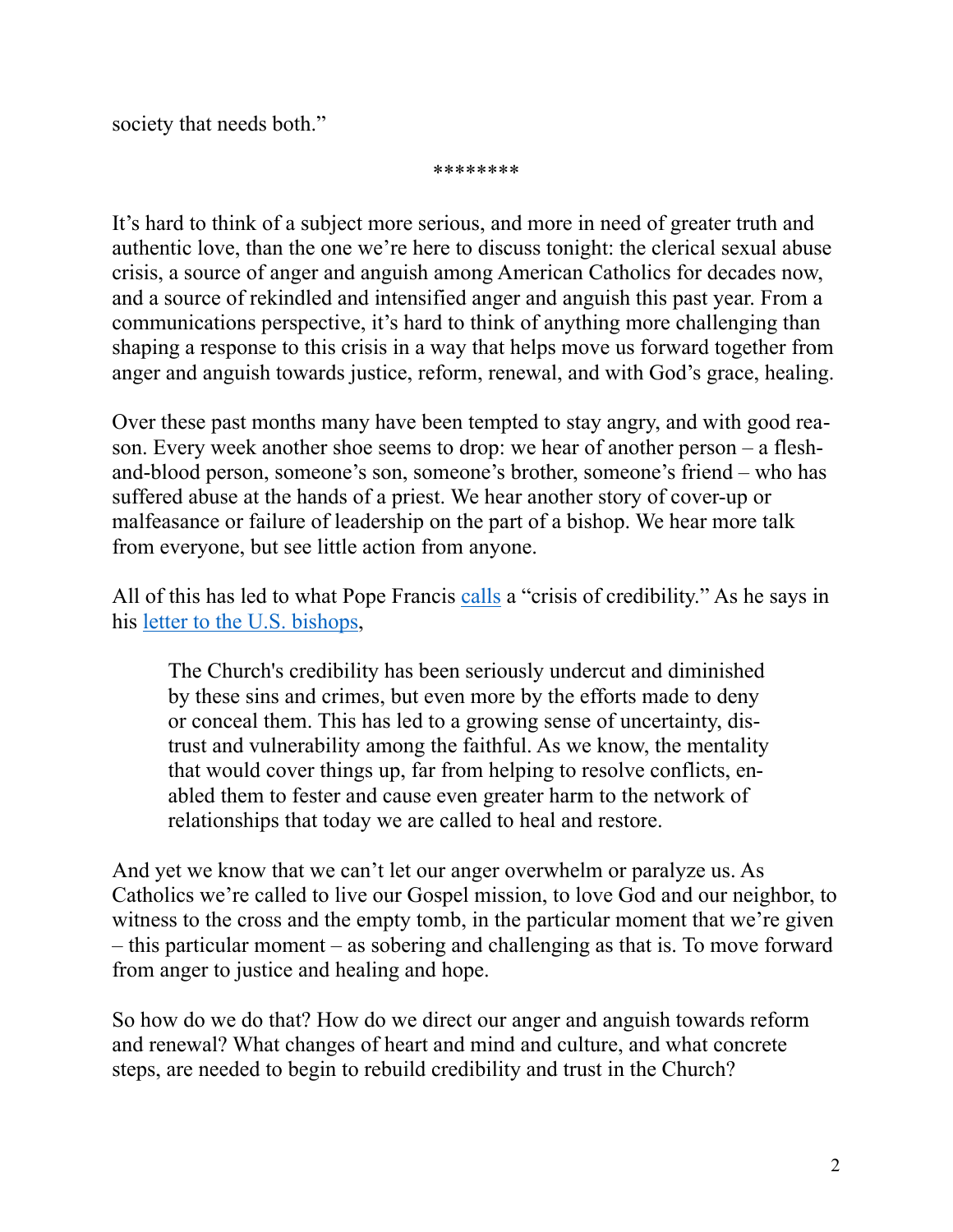And once we've thought through those steps toward renewal, how do we effectively convey them, both to our fellow Catholics and to non-Catholics, so as to begin to regain our credibility as a Church, both internally and in our public witness? How can effective communication help us move forward together?

I ask these questions in that particular order, because in answering them, it's important to remember a basic communications principle: substance drives communications, not the other way around. The clerical abuse crisis faced by the Church does not spring from poor public relations strategies or a failure of "messaging," and it won't be resolved by slick websites, clever media strategies, or just the right turn of phrase. The crisis is rooted in grave substantive failures that require serious substantive responses. Church leaders have hurt real people, and real reform is necessary. Determining what those responses should be necessarily precedes any talk of what communication about this crisis should look like. As Pope Francis [says](http://www.ncregister.com/daily-news/letter-of-pope-francis-to-the-u.s.-bishops), this is not about "marketing or strategizing" but about "the beating heart of the Gospel."

So tonight I'll focus on those three issues, in that order:

- Our crisis of credibility, and how we can begin to address it;
- Substantive principles we should consider to begin to chart a path forward, both spiritually and practically; and
- Principles of effective communications in this current moment.

\*\*\*\*\*\*\*\*

# **Crisis of credibility**

First, let's briefly review the long road that brought us to the crisis of credibility engendered by the most recent wave of revelations regarding clerical sexual abuse, and some hard numbers regarding what that crisis looks like. I had the opportunity to outline this tragic story at a recent gathering in Chicago, where I spoke about [the](http://churchlife.nd.edu/2018/12/17/the-four-waves-of-the-u-s-catholic-abuse-crisis/)  [four waves of the crisis.](http://churchlife.nd.edu/2018/12/17/the-four-waves-of-the-u-s-catholic-abuse-crisis/)

The clerical abuse crisis in the Catholic Church in the United States came to broad public attention in the 1980s, and drew scattered diocesan responses. It reemerged in the 1990s, with the U.S. bishops as well as the Vatican developing more robust anti-abuse policies; and it surged into the public eye again in 2002 with the *Boston Globe's* Spotlight series on abuse and cover-up in the Archdiocese of Boston.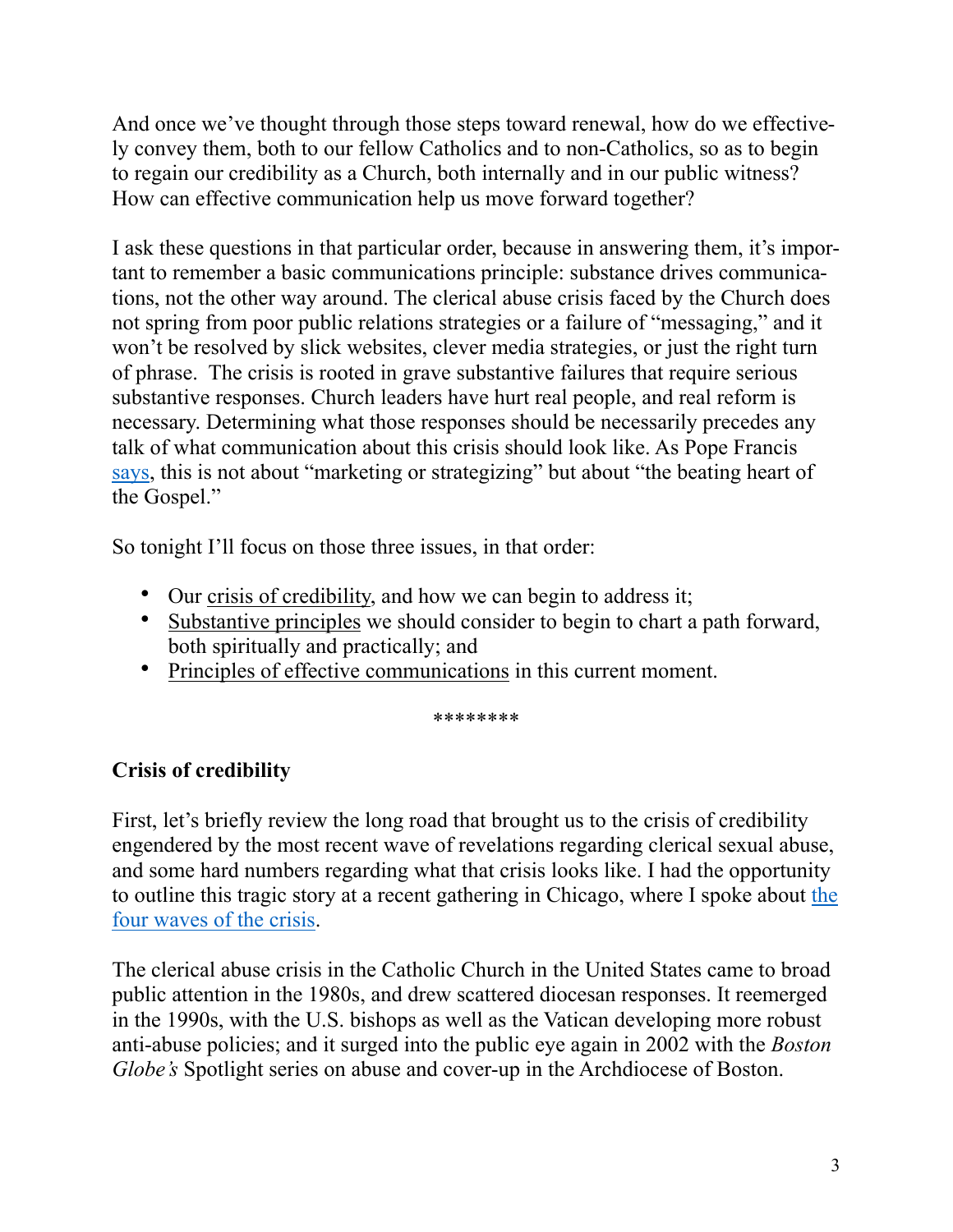In response, at their June 2002 meeting in Dallas, the U.S. bishops adopted the Charter for the Protection of Children and Young People, often known as the Dallas Charter. It required U.S. dioceses to:

- Promote healing and reconciliation of victim-survivors and their families;
- Respond promptly and effectively to abuse allegations;
- Cooperate with civil authorities;
- Discipline offenders;
- Create a safe environment for children and young people through training and screening; and
- Provide means of accountability for priests for the future, and ensure the problem continued to be effectively dealt with through the Secretariat of Child and Youth Protection and the National Review Board ([Archdiocese of](https://protect.archchicago.org/documents/351902/352075/Arch+Response+2018+-+PDF/da1344cb-468f-4c75-b411-5c3288d7891b)  [Chicago\)](https://protect.archchicago.org/documents/351902/352075/Arch+Response+2018+-+PDF/da1344cb-468f-4c75-b411-5c3288d7891b).

It did not, however, have an effective mechanism for holding bishops themselves accountable.

That failure was central to the latest wave of the abuse crisis this past year. You all don't need me to rehearse the details: the revelations about former Cardinal Mc-Carrick; the release of the bombshell Pennsylvania grand jury report; a series of tendentious, agenda-driven letters from Archbishop Vigano; the acceptance of Washington D.C. Cardinal Wuerl's resignation; a November meeting of the U.S. Conference of Catholic Bishops which succeeded in conveying mostly disunity and ineffectiveness; and further shoes dropping, as noted earlier, seemingly every week.

While some see this as an American problem, this latest wave has demonstrated that this is a global crisis that requires a global response. Australia, Canada, Chile, Germany, India, Mexico, Ireland, and France are just some of many in a tragic litany of countries whose Catholic lay faithful have suffered through the devastating reality of clerical sexual abuse and cover-up. In country after country, these lay Catholics insist on effective safeguarding measures to protect those who are young and vulnerable, and seek to hold bishops accountable for the attitudes, actions, and inaction which allowed the sexual abuse of children and vulnerable adults to occur as prelates sought to protect the institution rather than the faithful.

This has resulted in the crisis of credibility and weakened moral authority that I spoke of earlier. A January 2019 [Gallup poll](https://news.gallup.com/poll/245858/catholics-faith-clergy-shaken.aspx) found that "a record-low 31% of U.S. Catholics rate the honesty and ethical standards of the clergy" highly. This is an as-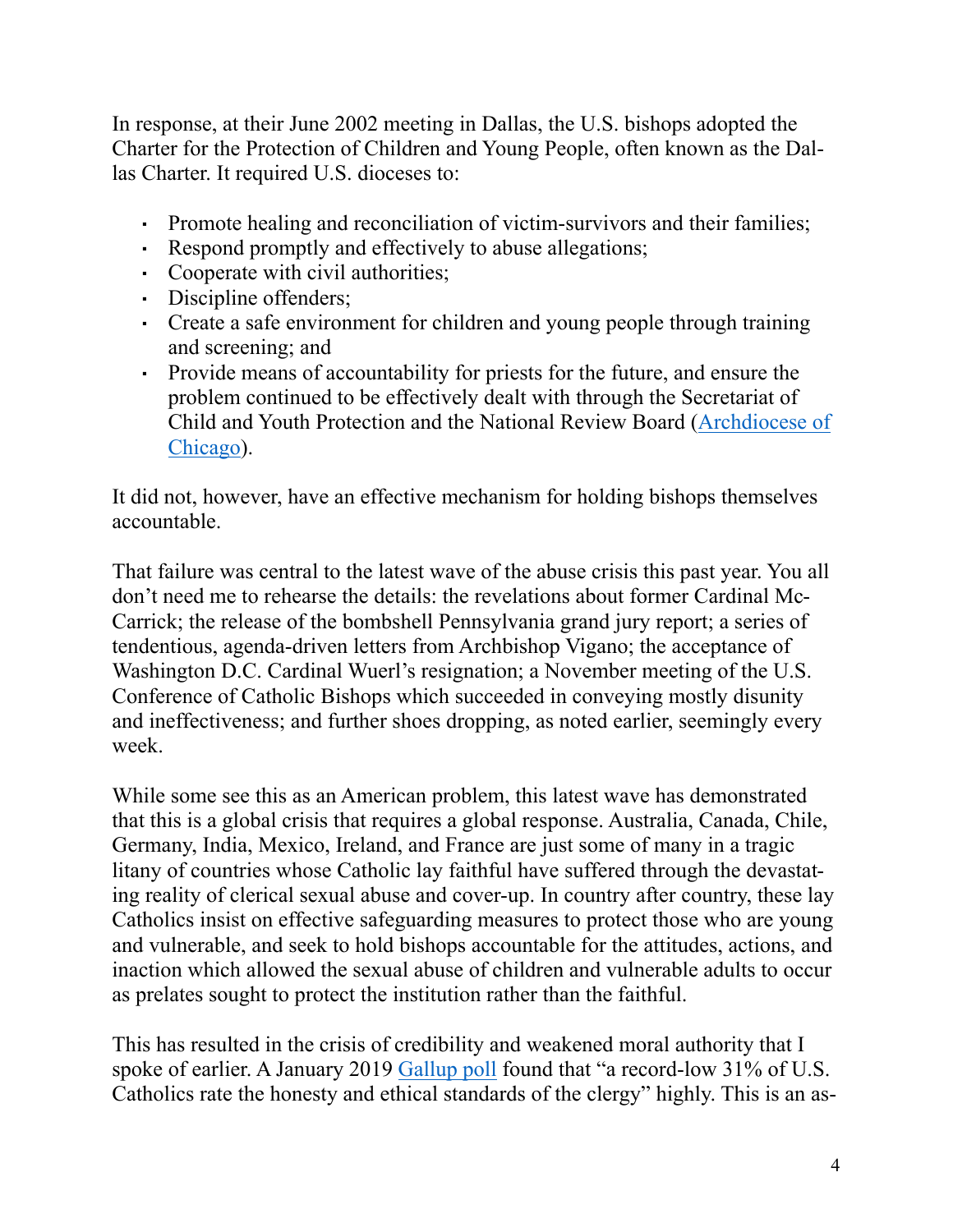tounding 18 percentage point drop between 2017 and 2018. Similarly, Catholics confidence in the Church dropped from 52% in June 2017 to 44% in June 2018. This comes after steep declines in trust in the aftermath of earlier waves of the crisis.

These numbers are remarkable. The fact that U.S. Catholic's views of their clergy and the institutional Church could fall so far so fast tells you that earlier expressions of higher confidence had shallow roots.

### **Spiritual and Moral Principles Grounding a Path Forward**

Before we grapple with the concrete steps needed to move us forward from this crisis of credibility, we should reflect on how to strengthen those shallow roots. One place to start is [Pope Francis' recent letter to the US bishops,](http://www.usccb.org/about/leadership/holy-see/francis/upload/francis-lettera-washington-traduzione-inglese-20190103.pdf) which looks to the spiritual underpinnings that any successful renewal effort will need.

Grounded in core themes of his pontificate, the letter is a sobering look at the disastrous effects of what Pope Francis calls the "sins and crimes" at the root of the crisis. The Holy Father lays out essential spiritual elements of a path forward, above all "missionary and pastoral conversion." For Pope Francis, "combatting the culture of abuse, the loss of credibility, the resulting bewilderment and confusion, and the discrediting of our mission urgently demands of us a renewed and decisive approach…." The bishops are "called to heal and restore" precisely because

God's faithful people and the Church's mission continue to suffer greatly as a result of abuses of power and conscience and sexual abuse, and the poor way that they were handled, as well as the pain of seeing an episcopate lacking in unity….

To Pope Francis, renewal won't be achieved through "stern decrees or by simply creating new committees or improving flow charts, as if we were in charge of a department of human resources"; this reduces mission to "a mere administrative or organizational function in the 'evangelization business.'"

Healing will instead come through a "clear and decisive focus" on our Gospel mission. Unity is key to that mission, for "the Lord was well aware that, at the hour of the cross, lack of unity, division and dispersion… would be the greatest temptations faced by his disciples — attitudes that would distort and hinder their mission." Credibility "will be the fruit of a united body that, while acknowledging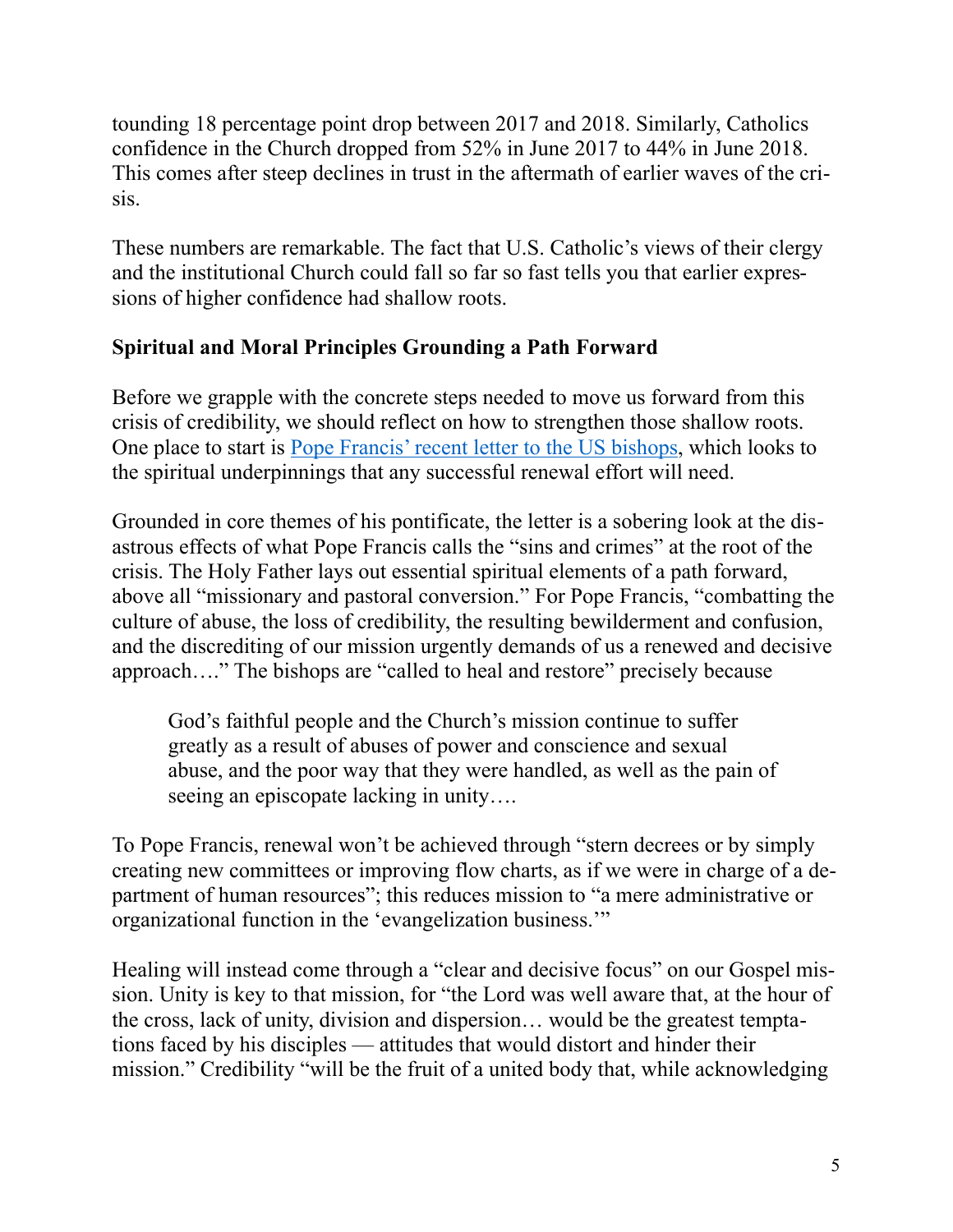its sinfulness and limitations, is at the same time capable of preaching the need for conversion"

Most of all, service to the least of these is key to our mission, for "credibility is born of trust, and trust is born of sincere, daily, humble and generous service to all, but especially to those dearest to the Lord's heart."

In fact, other traditional principles of Catholic social teaching also provide guidelines for a faithful and effective response. Our faith calls us to defend human life and human dignity, including that of victim-survivors. Catholic teaching requires us to respect human rights and accept responsibility. And we need to practice both solidarity and subsidiarity in responding to these institutional failures.

Pope Francis focuses on such solidarity when he says to the U.S. bishops that to live our Gospel mission, we must remember the relational dimensions of our communion of faith: "The catholicity of the Church cannot be reduced merely to a question of doctrine or law; rather, it reminds us that we are not solitary pilgrims; "If one member suffers, all suffer together."

These principles – a commitment to mission, to unity, to human dignity, to service, and above all a recognition that we're all in this together – should root our prayer, our practical response, and our communication about the clerical abuse crisis.

## **Practical Principles Grounding a Path Forward**

Building on these spiritual and moral foundations, what practical principles should ground our concrete response to broken trust and this crisis of credibility, as well as our communications efforts in support of that response?

To answer that question, it's helpful to look through the lens of the upcoming global Meeting on the Protection of Minors in the Church scheduled to take place at the Vatican from February 21-24 and involve the heads of the world's episcopal conferences as well as certain other Church leaders with similar roles.

Expectations for this meeting have ranged from unreasonably high to unreasonably low. Both Fr. Tom Reese at the [National Catholic Reporter](https://www.ncronline.org/news/accountability/signs-times/five-reasons-popes-clergy-sex-abuse-meeting-rome-will-fail) and Fr. Raymond de Souza at the [Catholic Herald,](https://catholicherald.co.uk/magazine/why-the-vaticans-abuse-summit-is-doomed/) in perhaps the first instance of them ever agreeing on anything, wrote articles saying the meeting was doomed to failure.

I'm somewhat more hopeful. The organizing committee has an impressive roster,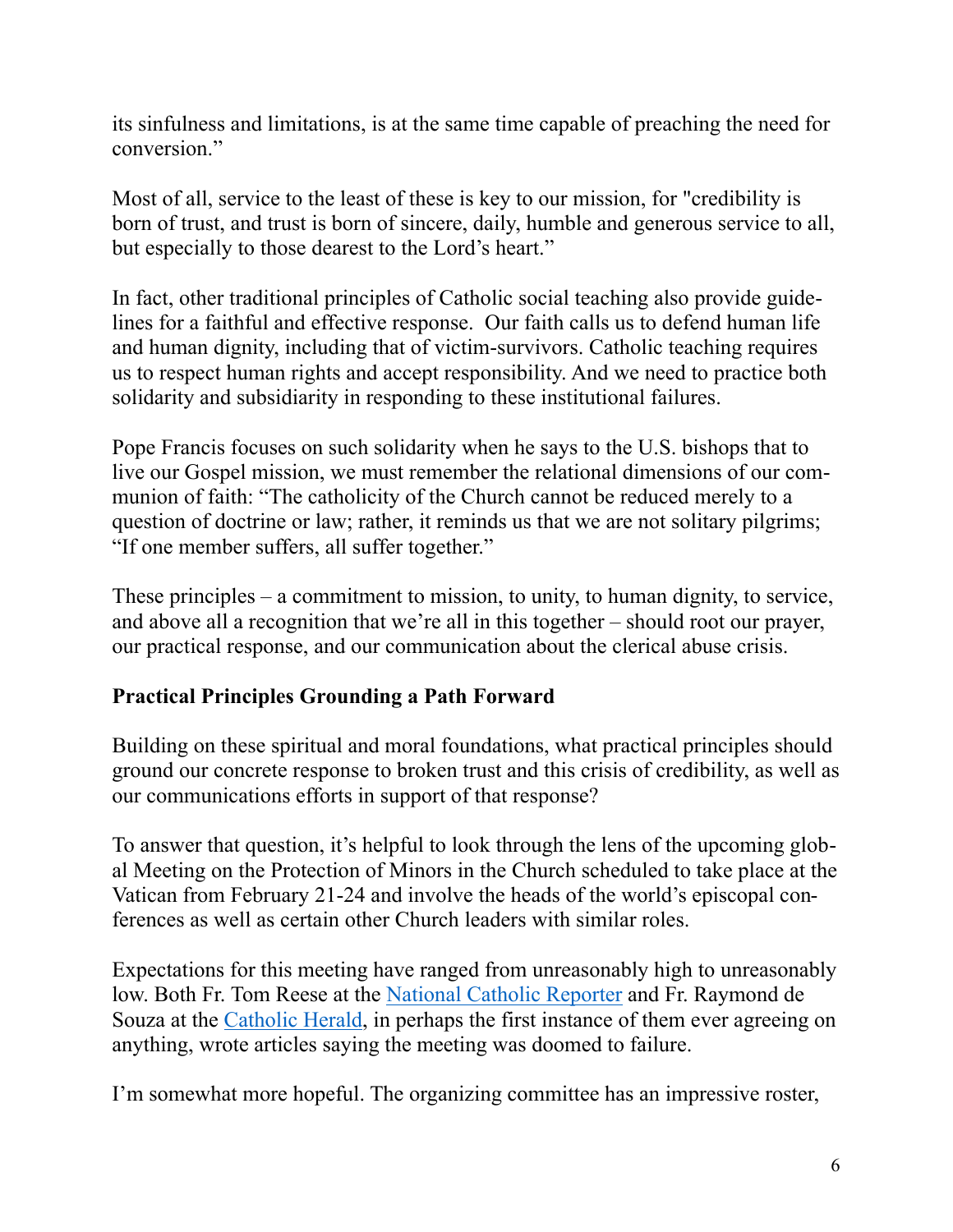including Father Hans Zollner, the president of the Centre for Child Protection in Rome and one of the church's leading experts on safeguarding minors; Archbishop Charles Scicluna of Malta, the Holy Father's point man on the clerical abuse crisis, recently appointed adjunct secretary for the Congregation for the Doctrine of the Faith, and a canon lawyer who has been called [the "Elliot Ness of the Vatican"](https://international.la-croix.com/news/archbishop-charles-scicluna-the-popes-incorruptible-collaborator/9273?utm_source=Newsletter&utm_medium=e-mail&utm_content=21-01-2019&utm_campaign=newsletter_crx_lci&PMID=a6b486031642c2386d8138fe9a394e53) for his success at investigating complex matters under Pope Benedict XVI and Pope Francis; Cardinal Oswald Gracias of Bombay; and Cardinal Blase Cupich of Chicago. Two lay women, Dr. Linda Ghisoni and Dr. Gabriela Gambino, both undersecretaries for the Dicastery of Laity, Family and Life, mothers, and canon lawyers, are advising the committee.

From the outset, the committee has [indicated](http://press.vatican.va/content/salastampa/it/bollettino/pubblico/2018/12/18/0950/02058.html) that they want to ensure "that victim survivors of clerical abuse are first and foremost in the minds of all at the February gathering." All participants were asked to meet with victim survivors beforehand, and victim survivors will offer their testimonies at the meeting. Just today on the papal plane, Pope Francis [reaffirmed](https://www.americamagazine.org/politics-society/2019/01/28/pope-francis-venezuela-married-priests-and-sex-abuse-summit) that there will be victim testimonies at the meeting, and that he wants bishops to "become aware of the tragedy caused" when a child is abused.

They have also [made clear](https://www.chicagocatholic.com/cardinal-blase-j.-cupich/-/article/2019/01/23/the-february-meeting-at-the-vatican-its-nature-and-scope) that the Holy Father seeks to convey that "the abuse of minors is a global problem that requires a global response by the church. Those participating in the meeting will be called to take responsibility not just for their particular church and the clergy and religious under their care and supervision, but for the church as a whole."

Finally, they have [made clear](http://press.vatican.va/content/salastampa/en/bollettino/pubblico/2018/12/18/181218e.html) that "the meeting will focus on three main themes of responsibility, accountability, and transparency as participants work together to respond to this grave challenge."

These principles – keeping victim-survivors first; recognizing the global nature of the problem and the need for a global response; and focusing on the themes of responsibility, accountability, and transparency – should ground and guide our own development of practical steps towards a path forward here in the United States, as well as our communications efforts.

At the Initiative on Catholic Social Thought at Georgetown, we've organized several intense, distinctive gatherings on the moral, spiritual, and human costs of the clerical sexual abuse crisis, and have learned that in order to really understand the issues at stake, victims need to be a central part of the conversation. And if the world's episcopal conference presidents leave Rome in February recognizing that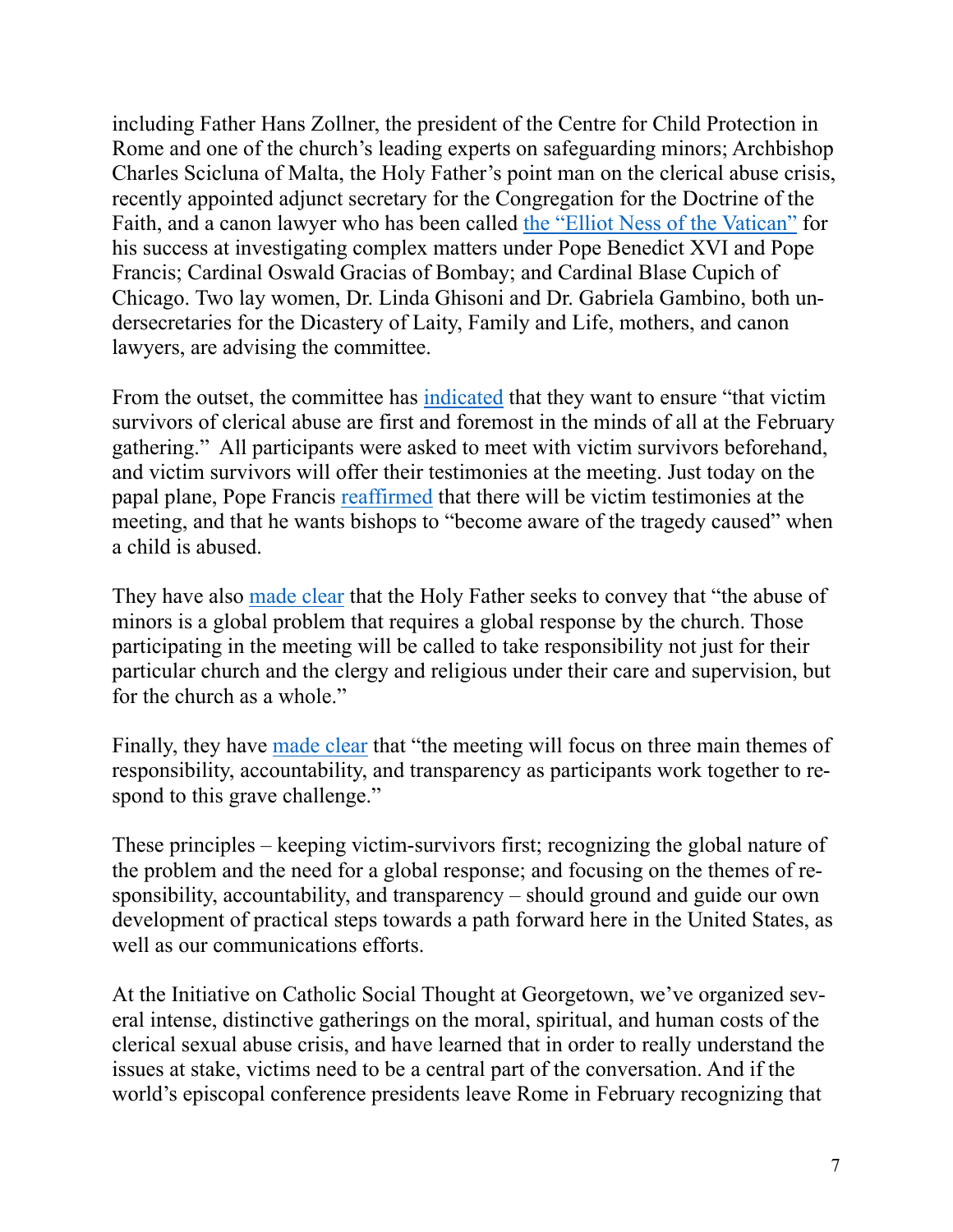the problem of clerical sexual abuse is not merely a Western problem, but a global one, and take responsibility for crafting an effective global response, that will be a major step forward.

Improvements regarding taking responsibility for developing a path forward, effective measures to hold bishops accountable, and increased transparency are necessary elements of a path forward, and I'll talk about them in turn.

While not all of us were part of causing this problem, we all need to work together to be a part of the solution. Responsibility for charting a path forward rests with bishops and with laypeople together. As Bishop Shawn McKnight of the Diocese of Jefferson City [puts it,](https://diojeffcity.org/bishop/making-connections/addressing-sexual-abuse-in-the-church/)

 Whether we are individually guilty or not for the clergy sex abuse crisis plaguing our Church, we all share responsibility for getting it fixed. We are all in this together, and every bishop, including the Bishop of Rome, must face this moral catastrophe with their people and not separate from them. In matters as grave as sexual abuse, I know I should not make decisions alone or with a small group of clergy advisors. I want to work together with you, all the people of the Diocese, so that we can better preserve the communion of the Church with the Lord and each other.

Given the loss of credibility of the institutional Church, laypeople have a particular responsibility to step up within the bounds of our canonical roles. This is no time for passivity. Groups like the [Leadership Roundtable](https://leadershiproundtable.org/) and others who are bringing the expertise of laypeople to the table as resources for the institutional Church should be applauded for doing the hard work of coming up with faithful, responsible, practical roadmaps forward. This is also an important theme of our Initiative at Georgetown.

At the same time, bishops need to own responsibility as well. As [others](https://leadershiproundtable.org/) have argued, the current clerical sexual abuse crisis is also a crisis of leadership. To demonstrate real leadership, bishops need to demonstrate through their words and actions that they understand the harm that has been done, the trust that has been lost, and the changes that are needed; that they're committed to the hard work of making those changes, and of challenging their brother bishops to do the same; and that they're committed to working with laity in this crucial effort.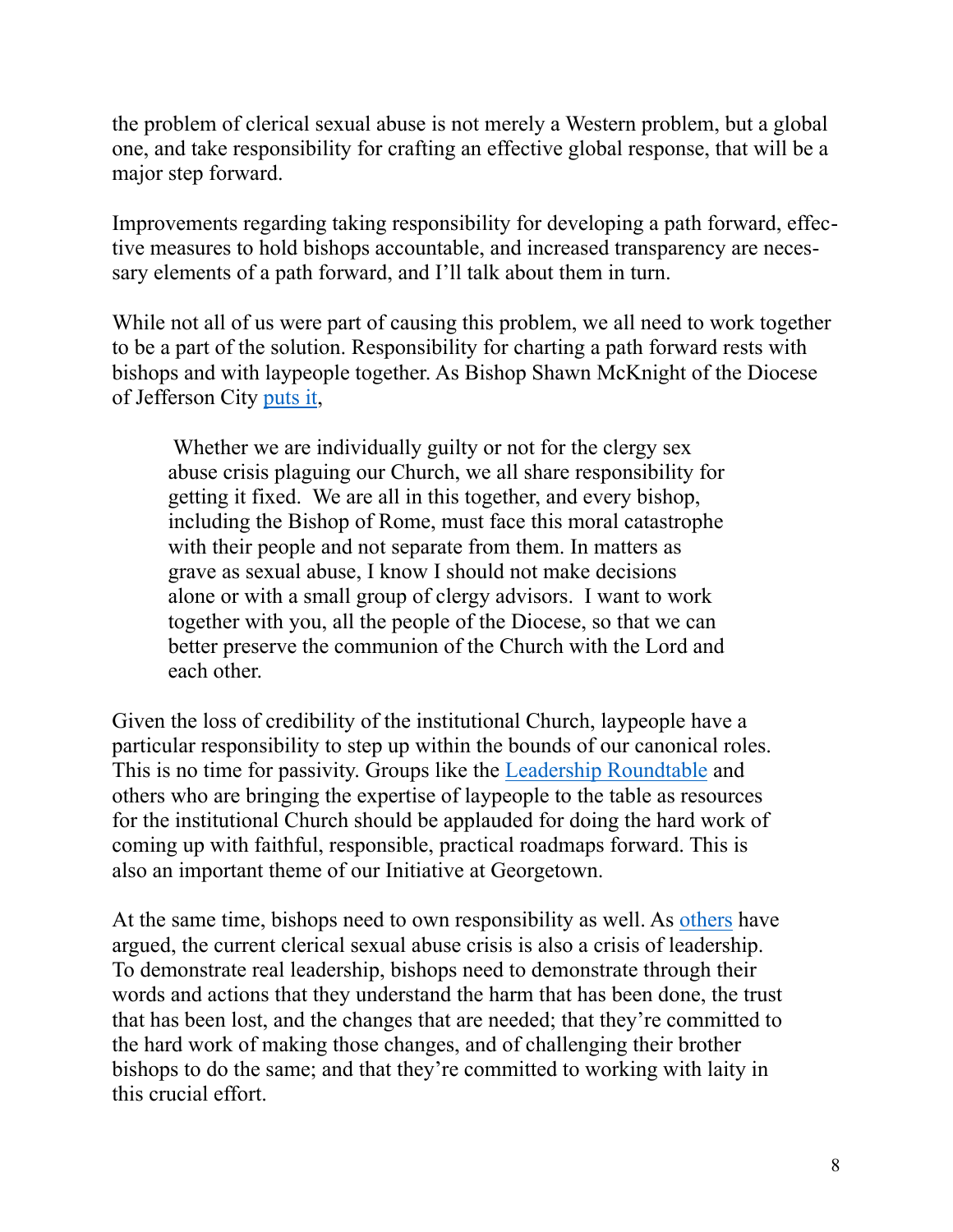Regarding episcopal accountability, several proposals are circulating, with much discussion taking place around best practices and plans to hold bishops accountable without requiring a change in current Church law. While those plans coalesce, some bishops, like [Archbishop Lori](http://www.ncregister.com/daily-news/lori-announces-whistleblower-system-for-allegations-against-baltimore-bisho) of Baltimore, have taken the initiative to come up with independent systems to report allegations of abuse or misconduct by a bishop serving in their dioceses. These efforts should be applauded.

But real accountability for bishops will only take hold when we take steps to end the culture of clericalism that has too often led clerics to cover up grave moral failures. Clericalism simply has no place in the Church. As Bishop McKnight has [said,](https://diojeffcity.org/bishop/making-connections/ending-the-culture-of-clericalism/)

 "With our growing awareness of the abuse of power manifested in the sexual abuse crisis, we are experiencing the pangs of dying to a false way of exercising ecclesial leadership in our Church. Authentic, genuine communion never requires clericalism in order to be preserved. In fact, clericalism only leads to greater division."

Finally, transparency has particular importance for our conversation here today regarding communications about the clerical abuse crisis. For justice to occur, renewal to take place, and the laity to regain confidence in the institutional Church, we need honesty and candor from our bishops. A lack of transparency can be just another manifestation of clericalism. As journalist Russell Shaw, the former Director of Communications for the U.S bishops' conference, puts it, "honesty and openness are necessary if the exercise of authority is not to degenerate into paternalistic authoritarianism with a smiling, 'pastoral' face."

In Shaw's book [Nothing to Hide: Secrecy, Communication, and Communion in the](https://www.amazon.com/Nothing-Hide-Communication-Communion-Catholic/dp/1586172182/ref=sr_1_fkmr0_1?ie=UTF8&qid=1548667674&sr=8-1-fkmr0&keywords=russell+shaw+secrecy)  [Church](https://www.amazon.com/Nothing-Hide-Communication-Communion-Catholic/dp/1586172182/ref=sr_1_fkmr0_1?ie=UTF8&qid=1548667674&sr=8-1-fkmr0&keywords=russell+shaw+secrecy), he notes that secrecy makes accountability "all but impossible," and that while "Americans take it for granted that, just as much as possible, public business affecting everyone should be carried on publicly….even in this day and age these principles are not clearly established and accepted in the Church." Shaw is right to say that

openness and candor would not have prevented the scandal, …they would have made it a lot less traumatic than it turned out to be. We need to give openness and honesty a try lest something equally as bad, or even worse, should occur in the future. And also because, I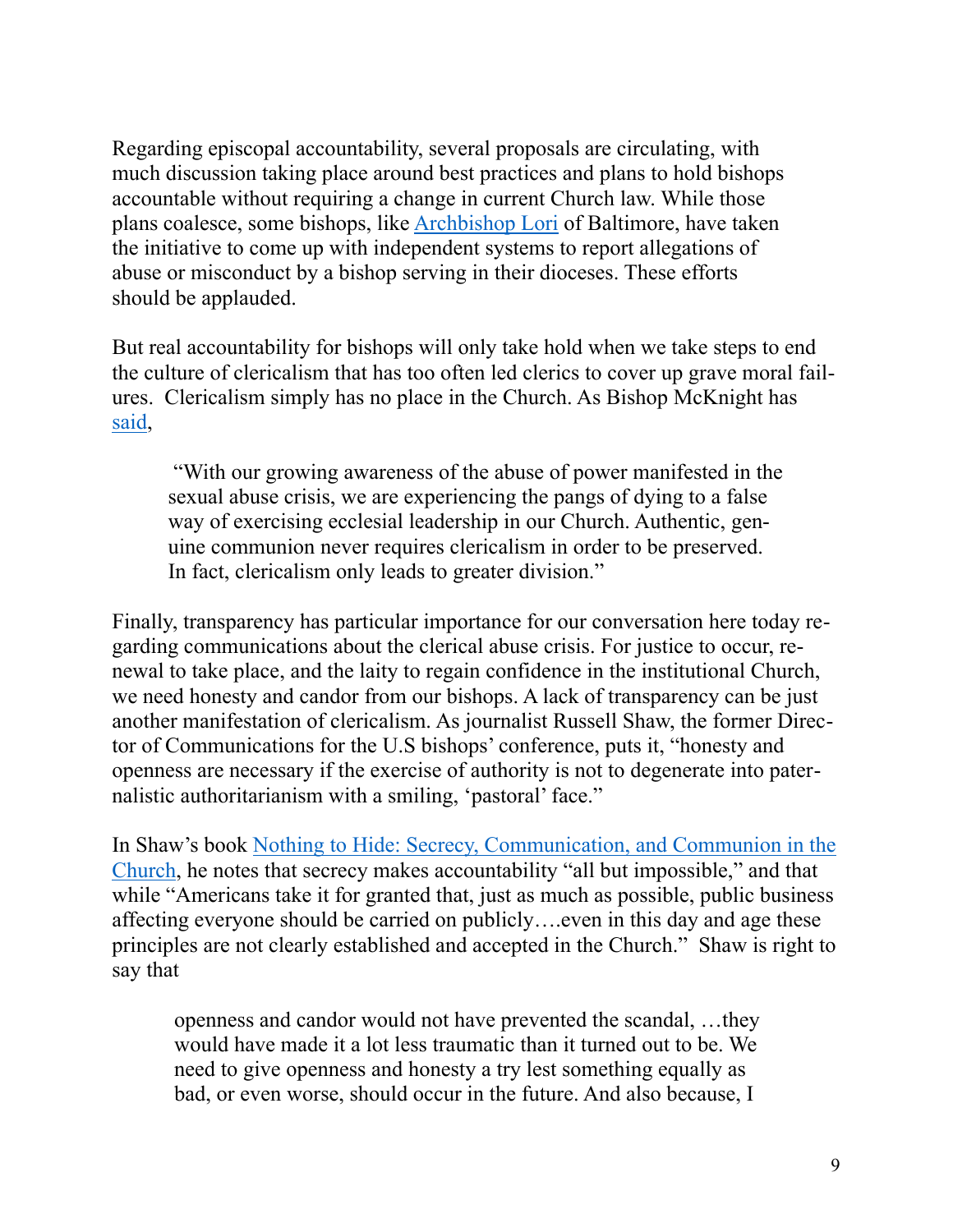am convinced, an honest, open church is the kind of church God wants the Catholic Church to be.

The media has a valuable role to play here as well. No discussion of the clerical abuse crisis should take place without noting that it has been the hard work of responsible, professional journalists, both Catholic and secular, that has brought clerical sexual abuse and its cover-up to light. Too often we heard information from the media that we should have heard directly from our bishops and others. The media do us a great service when they cover this issue responsibly and thoroughly, and we owe such journalists a debt of gratitude.

### **Principles of Effective Communication**

I said at the outset that substance drives communications. You can't have effective communications without something real to communicate. Repackaging past efforts in new language won't work. There is no magic wand that communications teams can use to make things better without substantive steps towards genuine accountability, transparency, reform, and renewal.

But once we can come together around substantive spiritual and practical principles to root our response, and concrete steps to put them into action, it's fair to ask how effective communication can help us move forward together.

The first step in effective communication is to understand the environment you're operating in. Unless the only phone you own has a cord and hangs on the wall in your kitchen, and unless you still have to get up off the couch to turn a dial to change the channel on your television, I don't have to tell you that our current media environment – particularly our social media environment – is hostile, and divisive, and tribal, and toxic. It amplifies crises, erodes trust, and undermines authority. It's so overwhelming, omnipresent, and addictive that any efforts we make to advance views about our faith or our Church often amount to little more than whispering in a hurricane – at best.

What's the right posture in that sort of environment? Retreat and go back to that rotary phone? Talk only to that small subset of people who share your uncharitable belief that most of your coreligionists are heretics? Decide that if you can't beat 'em, join 'em, and do your best to make Catholic Twitter even more snarky than it already is?

I think the better approach comes from St. Francis de Sales, the patron saint of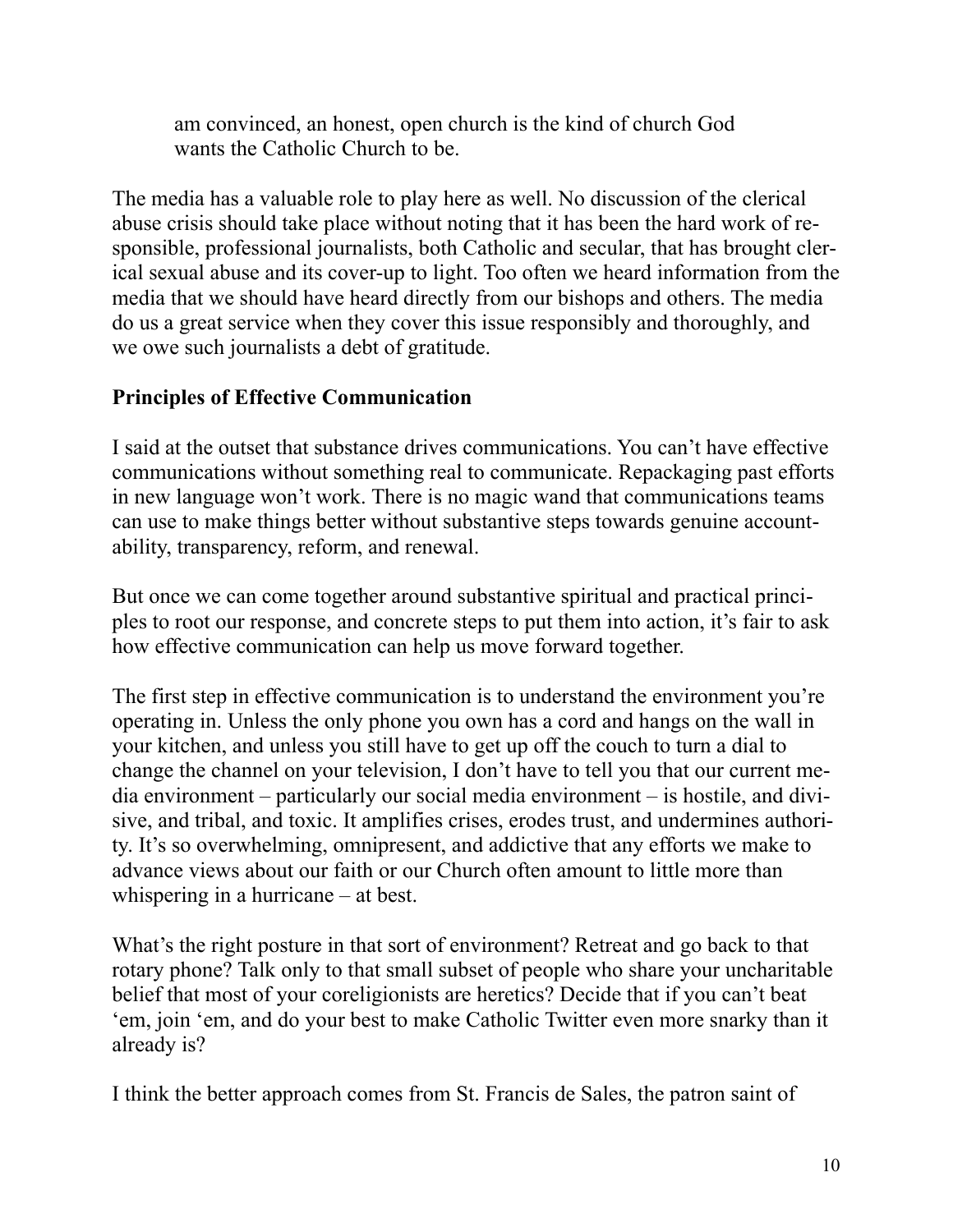journalists: "Be who you are and be that well." We should act as we're called to act by our Catholic faith. This is particularly true with our efforts regarding issues concerning clerical sexual abuse. For instance:

- We should always hold the weakest and most vulnerable close, and work together with them where possible. When it comes to the abuse crisis, that means that victim-survivors should be heard and kept at the center of any response.
	- o A corollary: we should avoid diminishing or distracting from the suffering of survivors and the real evils perpetrated by clerics through an approach that is defensive, unwilling to acknowledge failures, or seeks to point out the failures of others.
- Our approach should be rooted in humility, sorrow, and repentance.
- Honesty and truthfulness should be our starting point.
- Episcopal communications should be pastoral and aimed at fostering communion. Bishops are not risk managers or defense attorneys, but leaders and pastors of the Church of Jesus Christ.
- We should all see our efforts as vocations, not just jobs. We should strive for excellence, which means that if we're communicators, our work should be positive, proactive, consistent, coordinated, useful, and action-oriented.
- We should offer a counter-witness by resisting division and polarization, especially on this grave issue. Unfortunately, some try to use this horrific crisis to advance narrow ideological or ecclesial agendas, further hurting victimsurvivors and the Body of Christ. We are at an historical moment when many have suffered from the actions and inaction of our Church's leaders. It's time to remember that we're all in this together, and to get where we're going we need to row in the same direction.
	- o Just last week at World Youth Day in Panama, in his speech to Central America's bishops, Pope Francis [reminded](https://cruxnow.com/world-youth-day-panama/2019/01/24/pope-urges-central-american-bishops-to-embrace-oscar-romeros-legacy/) us of the importance of a "compassionate heart", noting that "even in Catholic media, compassion is not there. There is the schism, condemnation, appraisal of oneself, denunciation of the heresy … Compassion cannot be lost in our Church nor can the centrality of compassion be lost for the bishops."